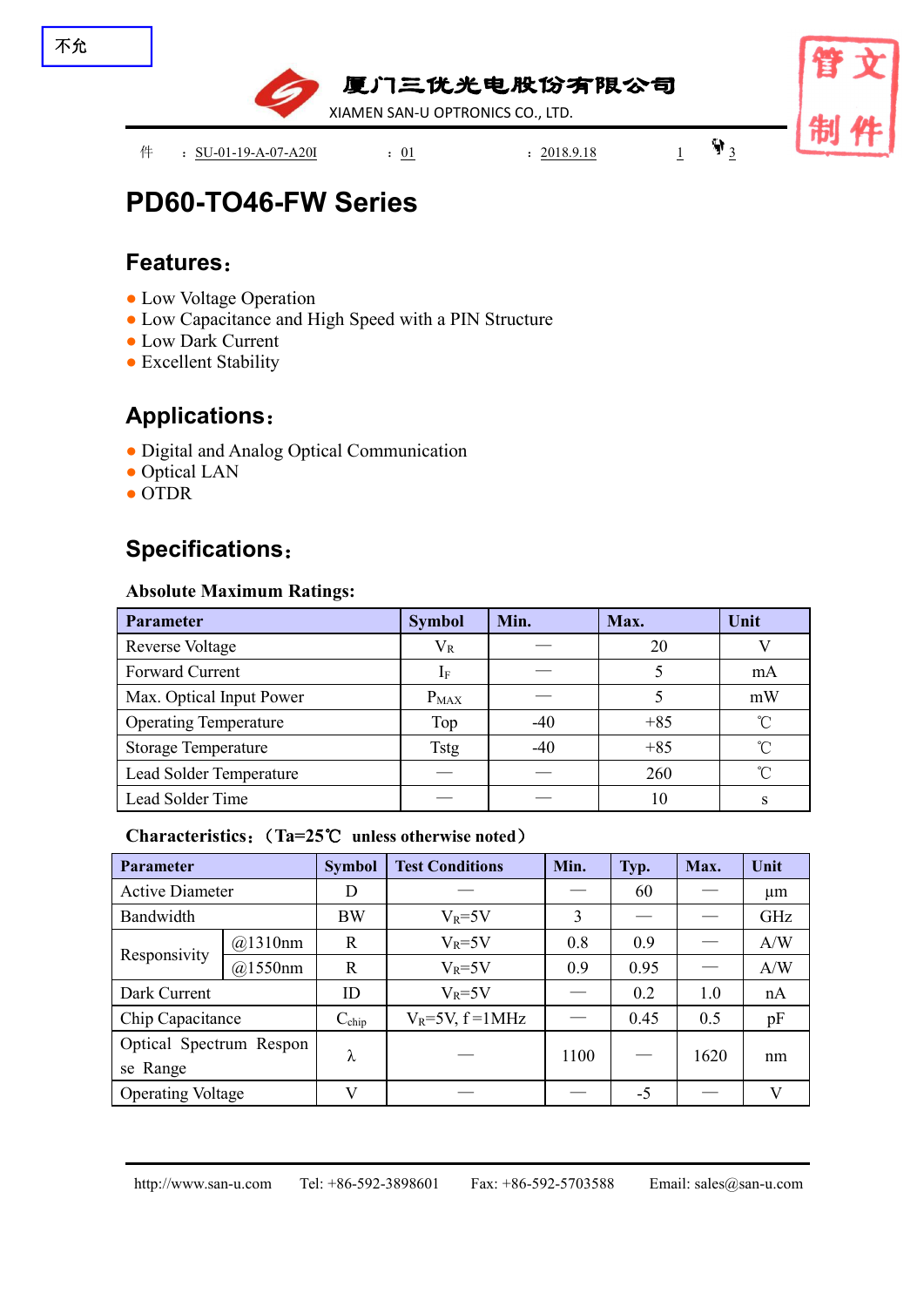

## **Mechanical Dimension and Pin Assignment:**



# **Standard Product List:**

| Product name   | $\Phi_1$ (mm) | $\Phi_2$ (mm) | $\Phi_3$ (mm) | $H_1$ (mm) | $L_1$ (mm) | Received light form |
|----------------|---------------|---------------|---------------|------------|------------|---------------------|
| PD60-TO46-FW-A | 5.4           | 4.7           | .8min         | 3.25       | 14         | Parallel light      |
| PD60-TO46-FW-B | 5.4           | 4.7           | .8min         | 3.25       | 14         |                     |
| PD60-TO46-FW-C | 5.4           | 4.7           | .8min         | 3.25       | 14         | Divergent light     |

Standard and custom designs to suit your systems.

# **Order Information:**